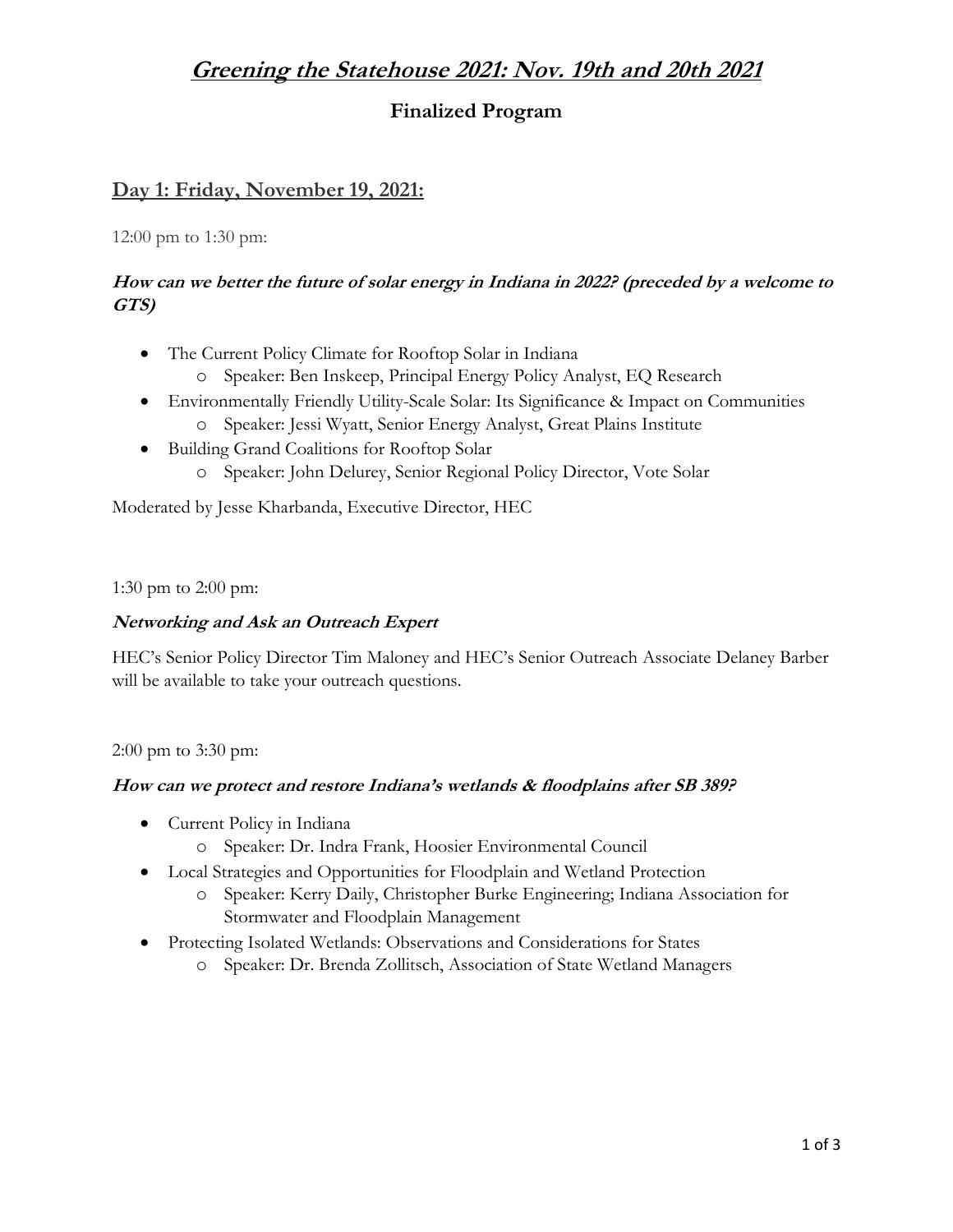# **Greening the Statehouse 2021: Nov. 19th and 20th 2021**

## **Finalized Program**

## **Day 2: Saturday, November 20, 2021:**

9:00 am to 9:15 am:

**Introduction:** Emily Plunkett, Manager of Outreach, HEC; Jesse Kharbanda, HEC Exec. Director

9:15 am to 10:30 am:

#### **What are our best paths to advance environmental justice in urban and rural Indiana?**

- How to Engage your Local Electeds, other Decisionmakers, & the Community on EJ o Speaker: Paula Brooks, Environmental Justice Coordinator, HEC
- Advances in Safeguarding Hoosier Kids from Lead Poisoning
	- o Speaker: Garry Holland, Chair of the Education Committee, Indianapolis NAACP
- Promising Directions for Achieving a Sustainable Food System that Revitalizes Rural **Communities** 
	- o Speaker: Kim Ferraro, Senior Staff Attorney, Hoosier Environmental Council

10:30 am to 11:00 am

#### **Networking and Ask an Outreach Expert**

HEC's Executive Director Jesse Kharbanda and HEC's Senior Outreach Associate Delaney Barber will be available to take your outreach questions.

11:00 am to 12:30 pm

#### **What will it take to move Northern and Southern Indiana from its polluting past & present?**

- Quality of Place as the New Economic Banner for Indiana's Struggling Communities
	- o Speaker: Dr. Michael Hicks, George and Frances Ball Distinguished Professor of Economics, Ball State University
- Protecting the Lake Michigan Watershed
	- o Speaker: Natalie Johnson, Executive Director, Save the Dunes
- Fighting a Coal-to-Diesel Plant Proposed for SW Indiana
	- o Speaker: Mary Hess, Southwestern Indiana Citizens for Quality of Life
- Rethinking Rural Development Strategies: the Mid-States Highway and a Different Paradigm
	- o Speaker: Tim Maloney, Senior Policy Director, Hoosier Environmental Council